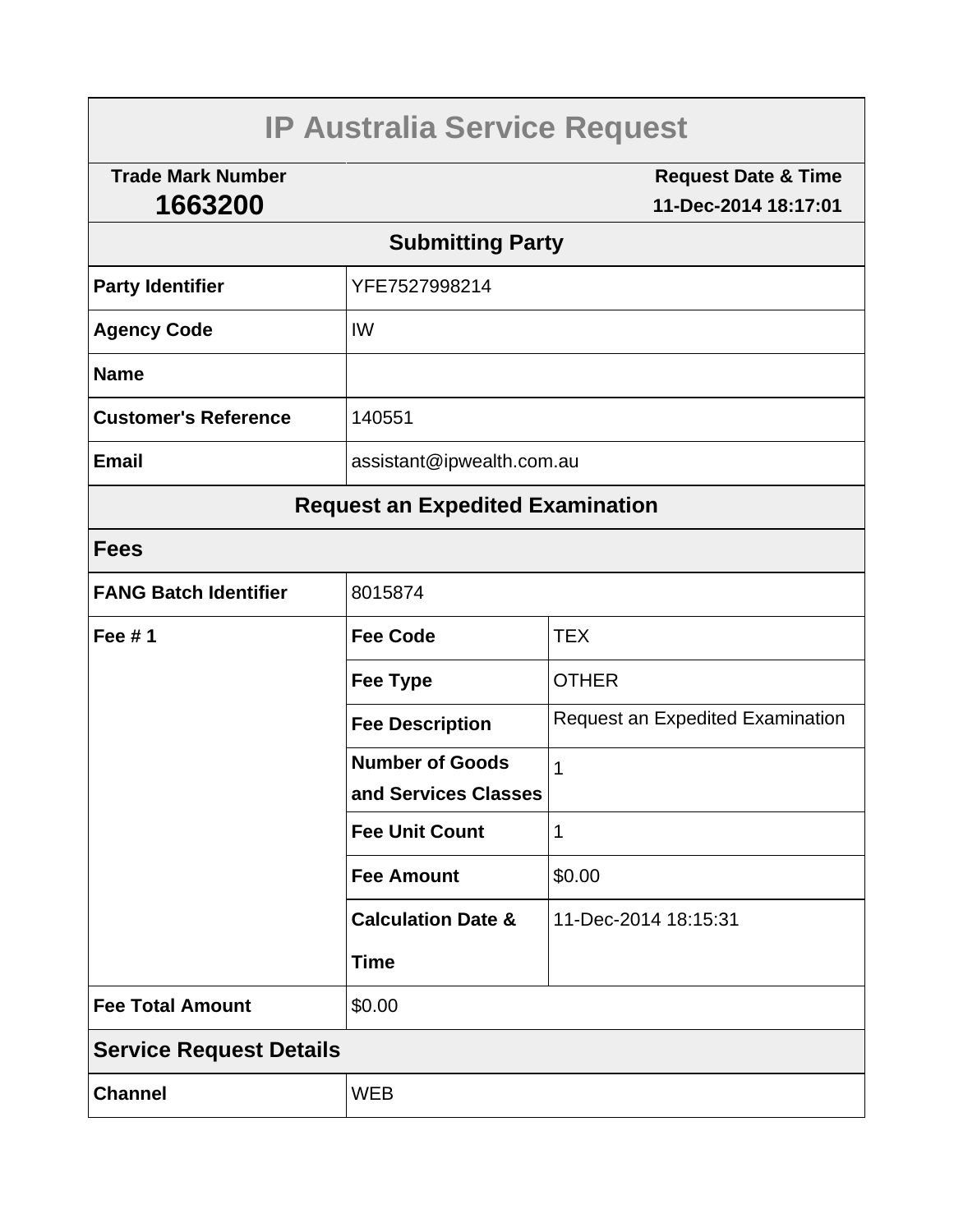| <b>Batch Identifier</b>           | STBM-0000481860                      |  |
|-----------------------------------|--------------------------------------|--|
| <b>Batch Reference</b>            | 140551                               |  |
| <b>Service Request Identifier</b> | STEE-0000955863                      |  |
| <b>Service Request Code</b>       | <b>TEE</b>                           |  |
| <b>Request Date &amp; Time</b>    | 11-Dec-2014 18:17:01                 |  |
| <b>Customer's Reference</b>       | 140551                               |  |
| <b>Application numbers</b>        | <b>Customer's IP Right Reference</b> |  |
| 1663200                           | 140551                               |  |
| <b>Contact Details</b>            |                                      |  |
| <b>Phone</b>                      | $(07)$ 5531 3609                     |  |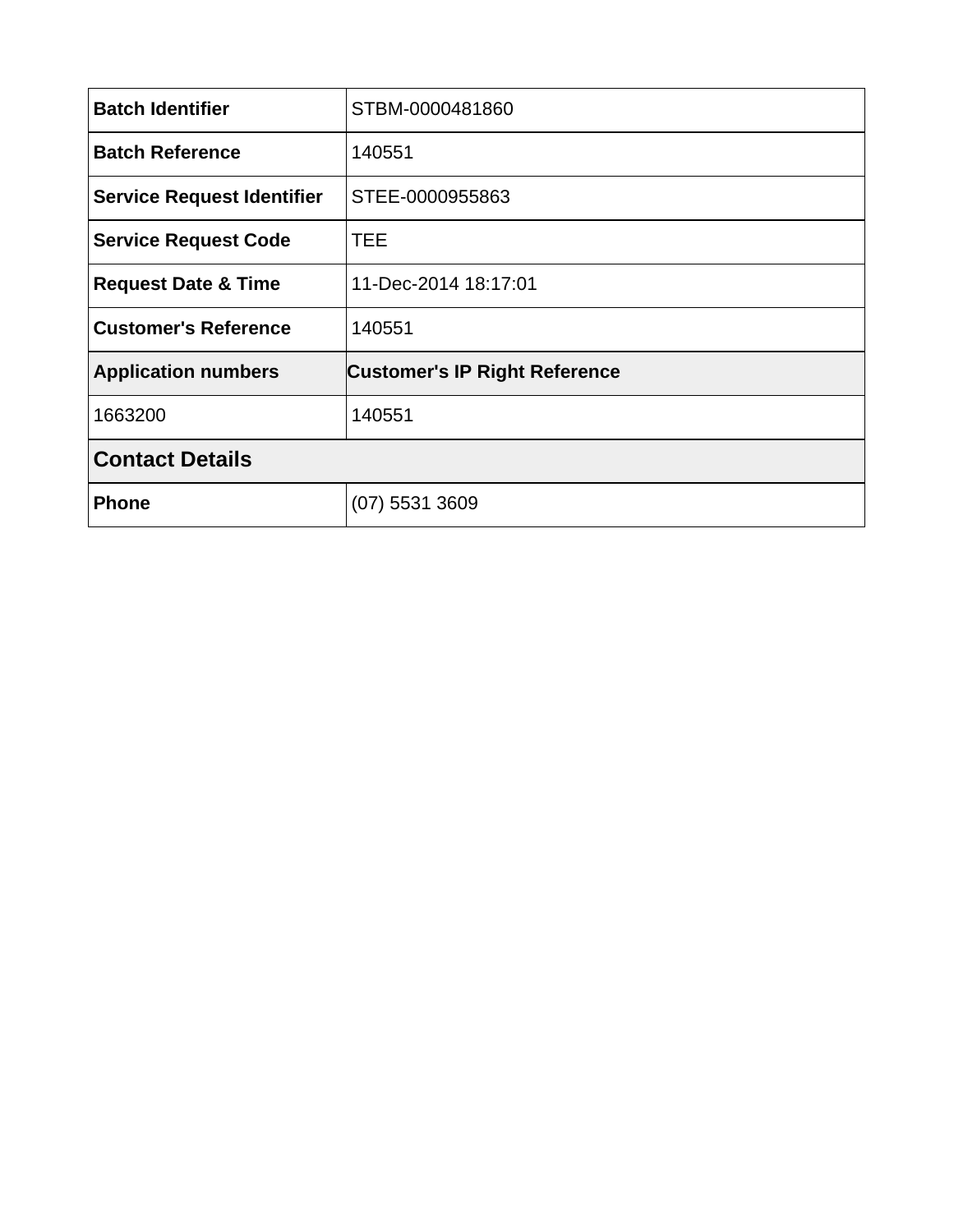| <b>Customer Supplied Documents</b> |                      |                                              |              |  |
|------------------------------------|----------------------|----------------------------------------------|--------------|--|
| <b>Document</b>                    | <b>Document Type</b> | <b>Document File Name</b><br><b>Physical</b> |              |  |
| <b>Sequence</b>                    |                      |                                              | <b>Media</b> |  |
|                                    | Other                | 140551_TM 1663200 &                          | No           |  |
|                                    |                      | 1663201_Request Expedited                    |              |  |
|                                    |                      | <b>Examination.pdf</b>                       |              |  |